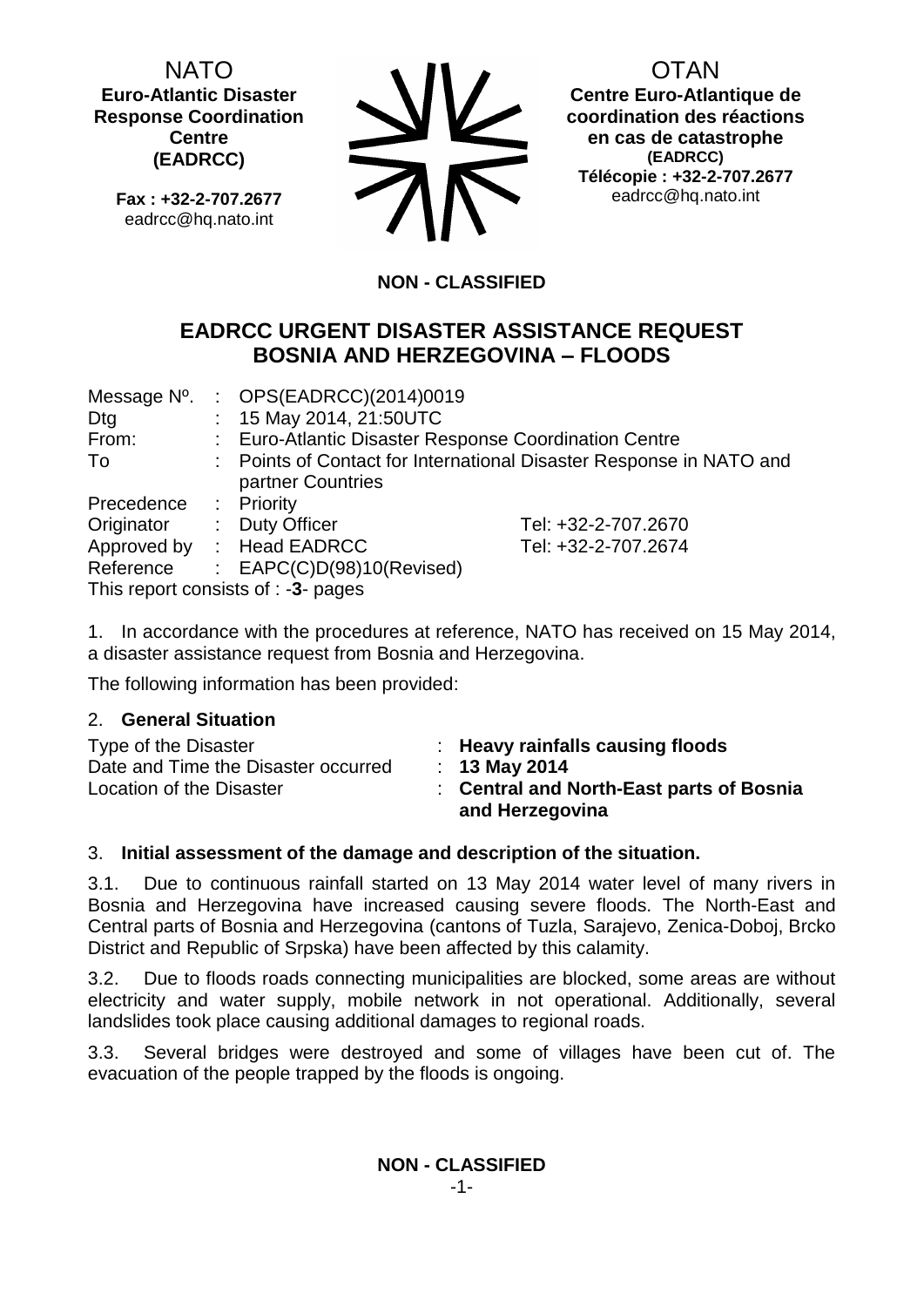



3.4. The situation in the country is critical and many municipalities have declared states of emergency.

- 3.5. Weather forecast:
- 3.5.1 More heavy rainfalls are expected until Saturday (30 60 litres per  $m^2$ ) which could cause additional floods and increase of the water level in rivers.
- 4. National resources available for disaster response and measures taken.

4.1. All national resources are heavily involved in dealing with consequences of the disaster, additional resources for the evacuation of endangered people are necessary.

## 5. **The following requirements for international assistance have been URGENTLY identified:**

|     | <b>Description</b>                                                                                                                      | <b>Effective Date</b> | Quantity               |
|-----|-----------------------------------------------------------------------------------------------------------------------------------------|-----------------------|------------------------|
| 5.1 | Helicopters with crews<br>(with<br>equipment<br>necessary for evacuation and, if possible, with<br>ability to operate during the night) | <b>ASAP</b>           | 5 pcs                  |
| 5.2 | Motor boats                                                                                                                             | <b>ASAP</b>           | As many as<br>possible |

### 6. **Points of Entry:**

- 6.1. For helicopters Sarajevo International Airport
- 6.2. For motor boats border crossing points to be determined

### 7. **The Operational Points of Contact in Bosnia and Herzegovina can be reached in the following ways:**

| Name:                   | Mirnesa Softic                                 |
|-------------------------|------------------------------------------------|
| Organisation:           | Ministry of Security of Bosnia and Herzegovina |
| Telephone:              | +387 33 492 778                                |
| Mobile phone:           | +387 61 294 030                                |
| Fax:                    | +387 33 555 715                                |
| e-mail:                 | ocbh112@msb.gov.ba                             |
| <b>Operating hours:</b> | 24/7                                           |

### 8. **Response co-ordination.**

8.1. With a view to providing a coordinated response to the stricken nation's requirements, nations in a position to meet these demands, in full or in part, are invited to reply to the Ministry of Security of Bosnia and Herzegovina, with an information copy to EADRCC, by any of the communication means listed above and below.